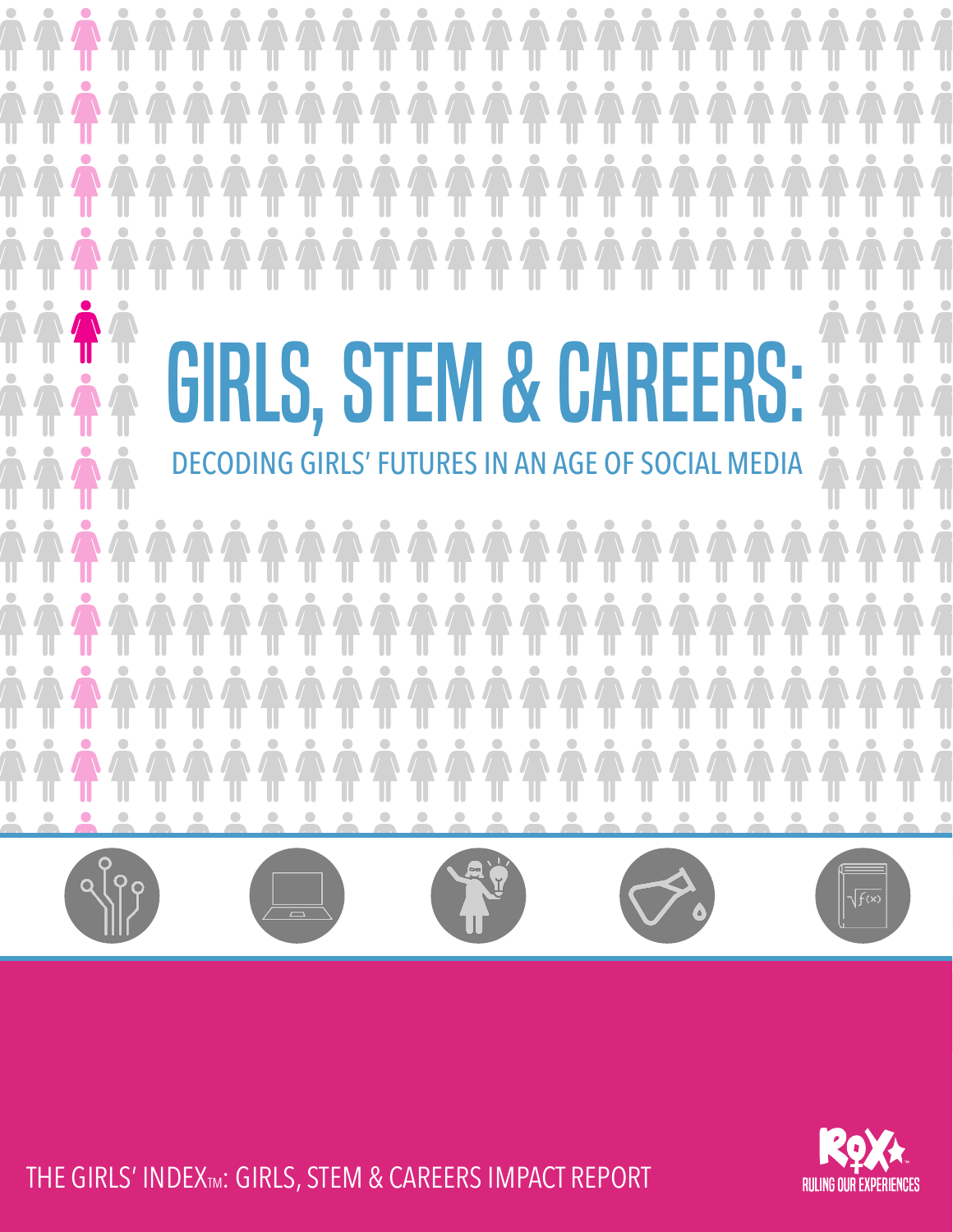## INTRODUCTION

THE GIRLS' INDEX IS A FIRST-OF-ITS-KIND, LARGE-SCALE, NATIONAL SURVEY designed to develop a deeper understanding of the thoughts, experiences, perceptions, beliefs, behaviors and attitudes of girls throughout the United States. This national report, released in late 2017, provides insights from a large sample of 10,678 girls about their thoughts, experiences and perceptions on key issues, such as: confidence, body image, friendships, pressure, leadership, career aspirations, school, academics, technology and social media. This companion report, the 'Girls, STEM & Careers Impact Report' is the second in a series of additional data releases from 'The Girls' Index' designed to provide a deeper analysis by examining the factors connected to girls' perceptions of their abilities in math and science, their thoughts on pursuing a career in science, technology, engineering or math and the variables that may be related to these perceptions. The complete Girls' Index report, including survey methodology and participant demographics, can be accessed at [http://bit.ly/TheGirlsIndexReport.](http://bit.ly/TheGirlsIndexReport)

This research was executed by Ruling Our eXperiences (ROX), a 501(c)3 non-profit organization committed to equipping girls with the knowledge and skills they need to lead healthy, independent, productive and violence-free lives. ROX provides education, programming, resources and research to help create generations of confident girls who can control their own relationships, experiences and decisions.

## What we are learning …

#### **HALF OF HIGH SCHOOL GIRLS ARE INTERESTED IN A CAREER IN A MATH AND/OR**

**SCIENCE FIELD.** The Girls' Index indicates that as girls progress through school their interest in pursuing a career in a math and/or science field increases. Historically, a common tactic to increase girls' participation in STEM has been to enhance exposure to STEM activities and role models to cultivate interest. **The Girls' Index shows that girls actually have significant interest in STEM careers however, lack overall confidence in themselves and their abilities.** This suggests that additional personal, social and academic interventions are needed for building girls' confidence while continuing to cultivate their interest in science, technology, engineering and math.

**THE MAJORITY OF GIRLS BELIEVE THEY ARE GOOD AT MATH AND SCIENCE, BUT THERE ARE SIGNIFICANT ETHNIC DIFFERENCES IN GIRLS' PERCEPTIONS.** Hispanic girls are 31% less likely than Caucasian girls to believe they are good at math and/or science and Asian girls are 21% less likely. These vast differences illuminate the **need for culturally appropriate interventions and programs where girls of all races and ethnicities have the opportunity to build their STEM interests and competencies.**

the groundbreaking girls' index report provides an understanding of the thoughts, experiences, perceptions, beliefs, behaviors and attitudes of 10,678 girls in the United STATES.

the girls, STEM & Careers impact report was developed to provide a deeper understanding of the factors THAT IMPACT girls' abilities, perceptions and aspirations for their futures.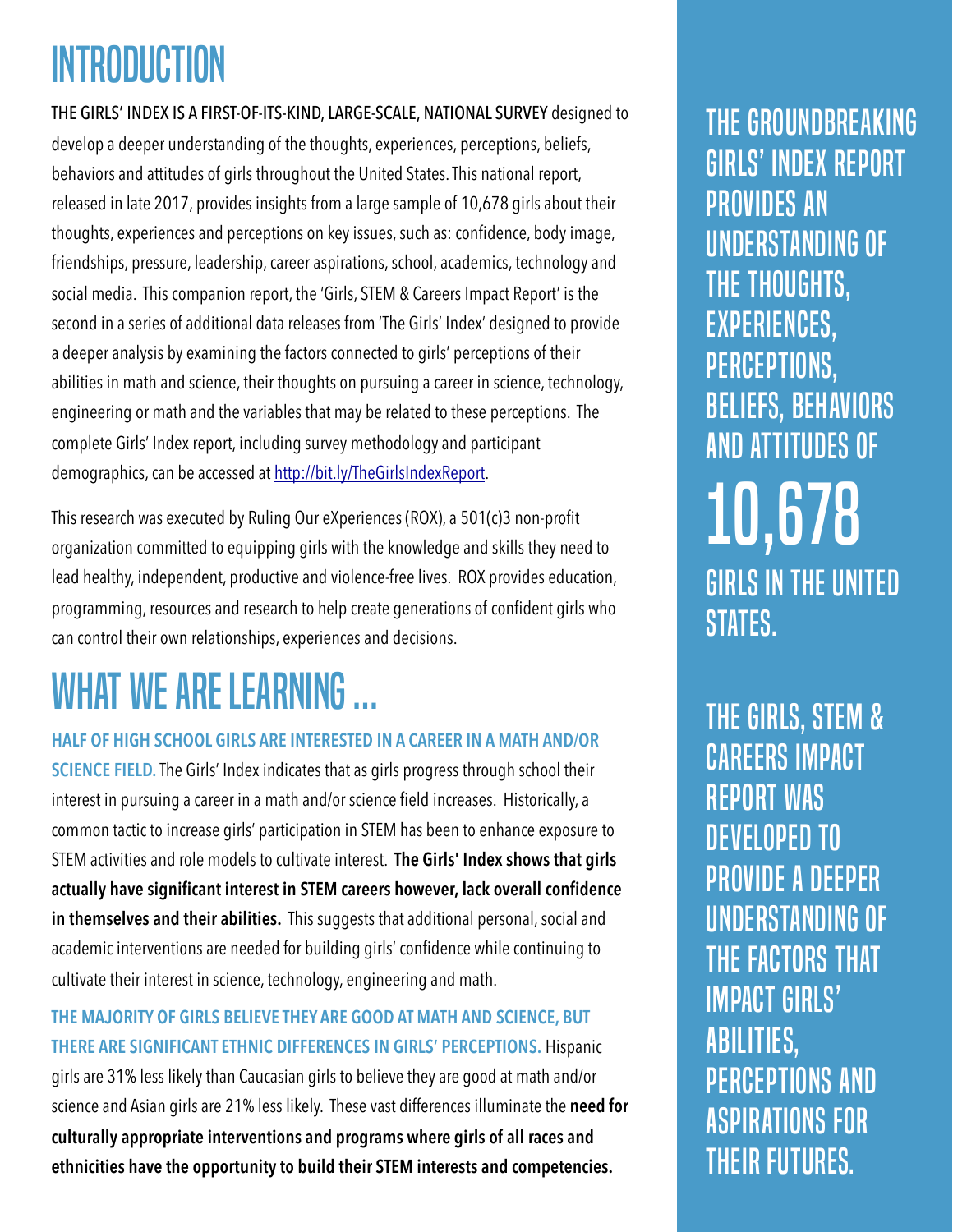# girls & confidence

**CONFIDENCE DECLINES AS GIRLS GET OLDER** as does their belief in their ability in math and/or science. The sharpest change is between 5th and 9th grade, then the rates level off but don't recover by high school graduation.



#### GIRLS' INTEREST IN MATH & SCIENCE **INCREASES** AS THEY AGE however

THEIR CONFIDENCE IN THEMSELVES AND THEIR ABILITIES **DECREASES.**



GIRLS' PERCEPTIONS OF THEIR INTELLIGENCE also change as they get older. In 5th grade, 23% of girls do not feel they are smart enough for their dream career; by high school this doubles to 46%.



Just the facts

FROM **5TH TO 9TH GRADE** THERE IS A

**26%**

DROP IN GIRLS' **CONFIDENCE LEVELS**  AND A

**15%**

DECLINE IN THE NUMBER OF GIRLS WHO **BELIEVE THEY ARE GOOD AT MATH AND/OR SCIENCE**

**However** 

GIRLS' INTEREST IN PURSUING A **CAREER IN MATH AND/OR SCIENCE INCREASES**

**16%** FROM 5TH TO 9TH GRADE AND CONTINUES TO INCREASE THROUGHOUT HIGH SCHOOL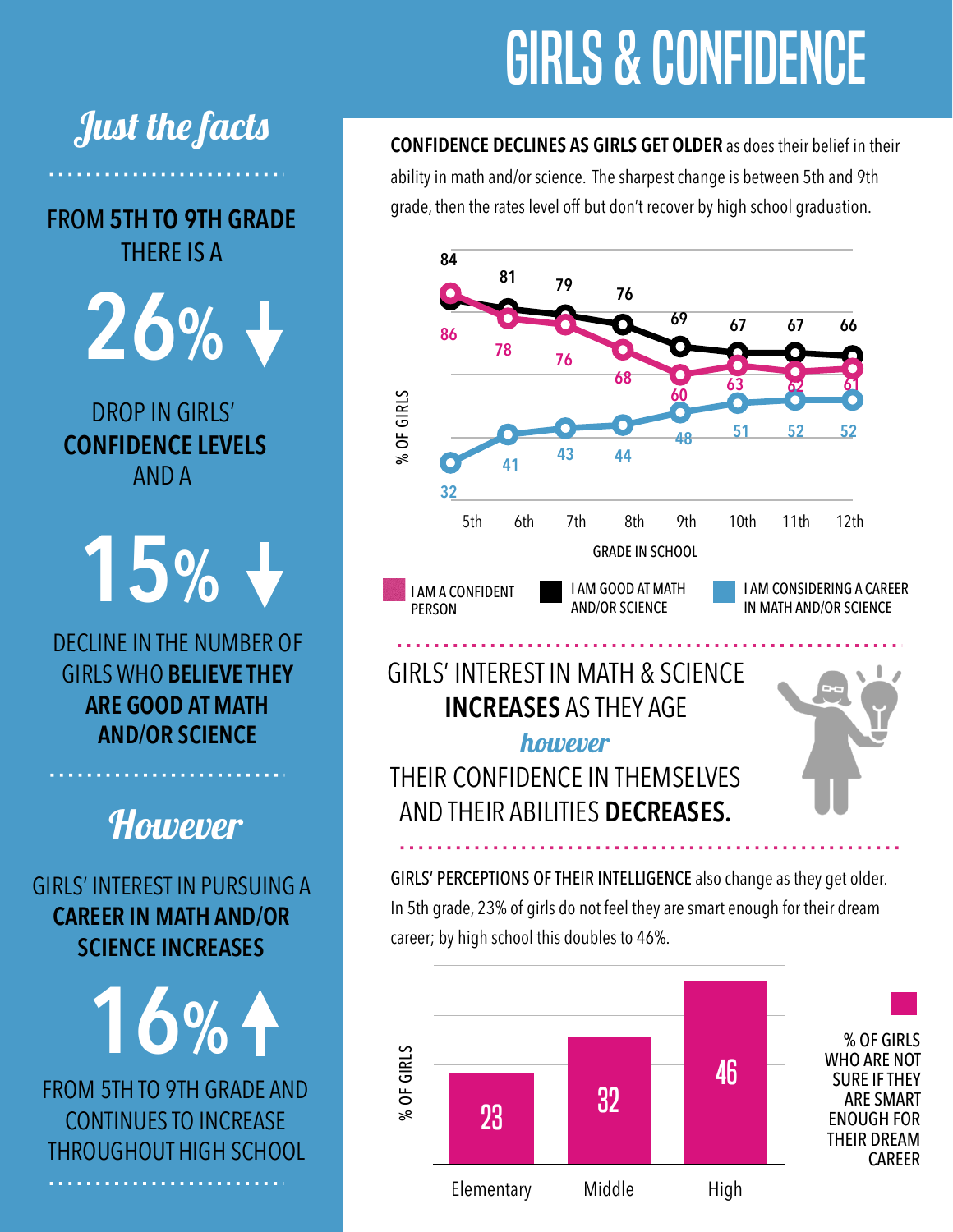# social media & technology

## Just the facts

THERE IS A **45%**

**26%**<br>IRLS REPORT IN DROP IN GIRLS' **CAREER IN A STEM SUBJECT LIKE MATH OR SCIENCE** AND A OF GIRLS REPORT INTEREST IN PURSUING A

### but

**15 MORE TIME**<br>SPENDS USII  $SOC$ IAL MEDIA THE:  $\blacksquare$ THE **MORE TIME** A GIRL SPENDS USING

**ALESS LIKELY SHE IS TO ENJOY** COMING TO SCHOOL

GIRLS INTEREST IN PURSUING A SHE IS TO HAVE **CAREER IN MAYS TO HANDLE STRESS**  $\frac{1}{2}$ **LESS LIKELY**

**12 MORE LIKEL**<br>E IS TO BELIEVE SHE IS NOT SMART ENOUGH FOR HER THROUGHOUT DREAM JOB **MORE LIKELY** SHE IS TO BELIEVE THAT

THE MORE TIME GIRLS SPEND ON SOCIAL MEDIA, THE **LESS LIKELY** THEY ARE TO CONSIDER A STEM CAREER AND THE **MORE LIKELY** THEY ARE TO THINK THAT MOST GIRLS ARE EMBARRASSED TO BE SMART.



**TIME ON TECHNOLOGY INCREASES MARKEDLY AS GIRLS AGE.**  BY HIGH SCHOOL, 31% OF GIRLS SPEND MORE THAN 8 HOURS EACH DAY ENGAGED WITH TECHNOLOGY.

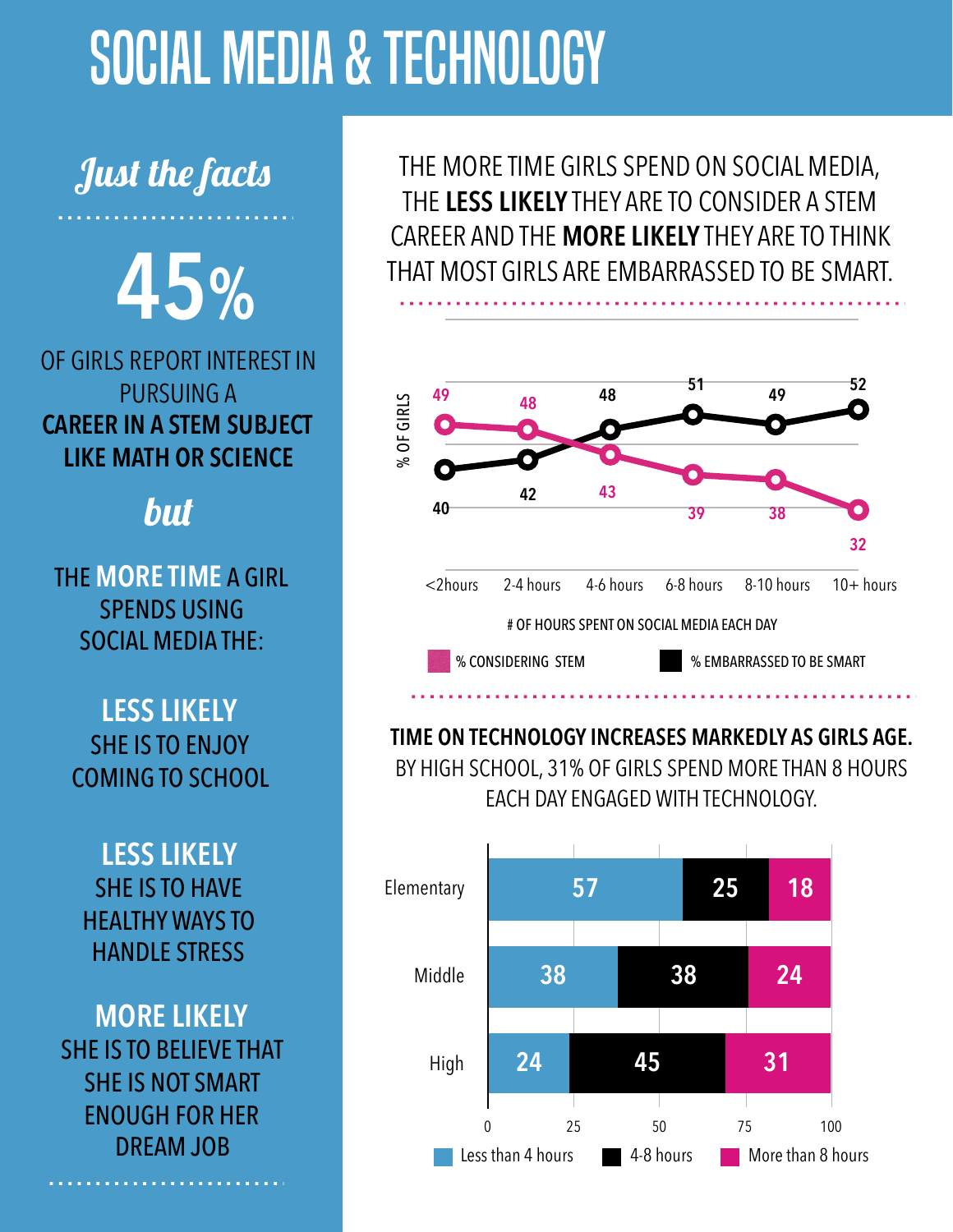# GIRLS & THEIR FUTURE



1 IN 3 GIRLS BELIEVE THAT BOYS ARE ENCOURAGED MORE THAN GIRLS IN MATH & SCIENCE

AT ARE BETTE<br>)R MEN THAN<br>MOMEN 42% OF GIRLS BELIEVE THAT THERE ARE CERTAIN JOBS THAT ARE BETTER FOR MEN THAN WOMEN



OVERALL **73%** OF GIRLS BELIEVE THEY ARE GOOD AT **MATH AND/OR SCIENCE.**

**LESS THAN HALF OF THE HISPANIC GIRLS** SURVEYED BELIEVE THEY ARE GOOD IN THESE STEM SUBJECTS.



% OF GIRLS WHO BELIEVE THEY ARE GOOD AT MATH AND/OR SCIENCE

**A GIRL'S INTEREST IN PURSUING A CAREER IN MATH AND/OR SCIENCE IS:** 

**11% GREATER** 

IF SHE PLAYS SPORTS

**8% GREATER** 

IF SHE IS PART OF A YOUTH GROUP OR RELIGIOUS **ORGANIZATION** 

**7% GREATER**  IF SHE HAS A PAYING JOB

**5% GREATER**  IF SHE PARTICIPATES IN MUSIC, BAND OR THEATRE

GIRLS WHO ATTEND **HIGH POVERTY**\* SCHOOLS ARE

**10%**

LESS LIKELY TO THINK THEY ARE GOOD AT **MATH AND/OR SCIENCE** 

\*HIGH POVERTY: 75% OR MORE OF THE STUDENTS RECEIVE FREE OR REDUCED COST LUNCH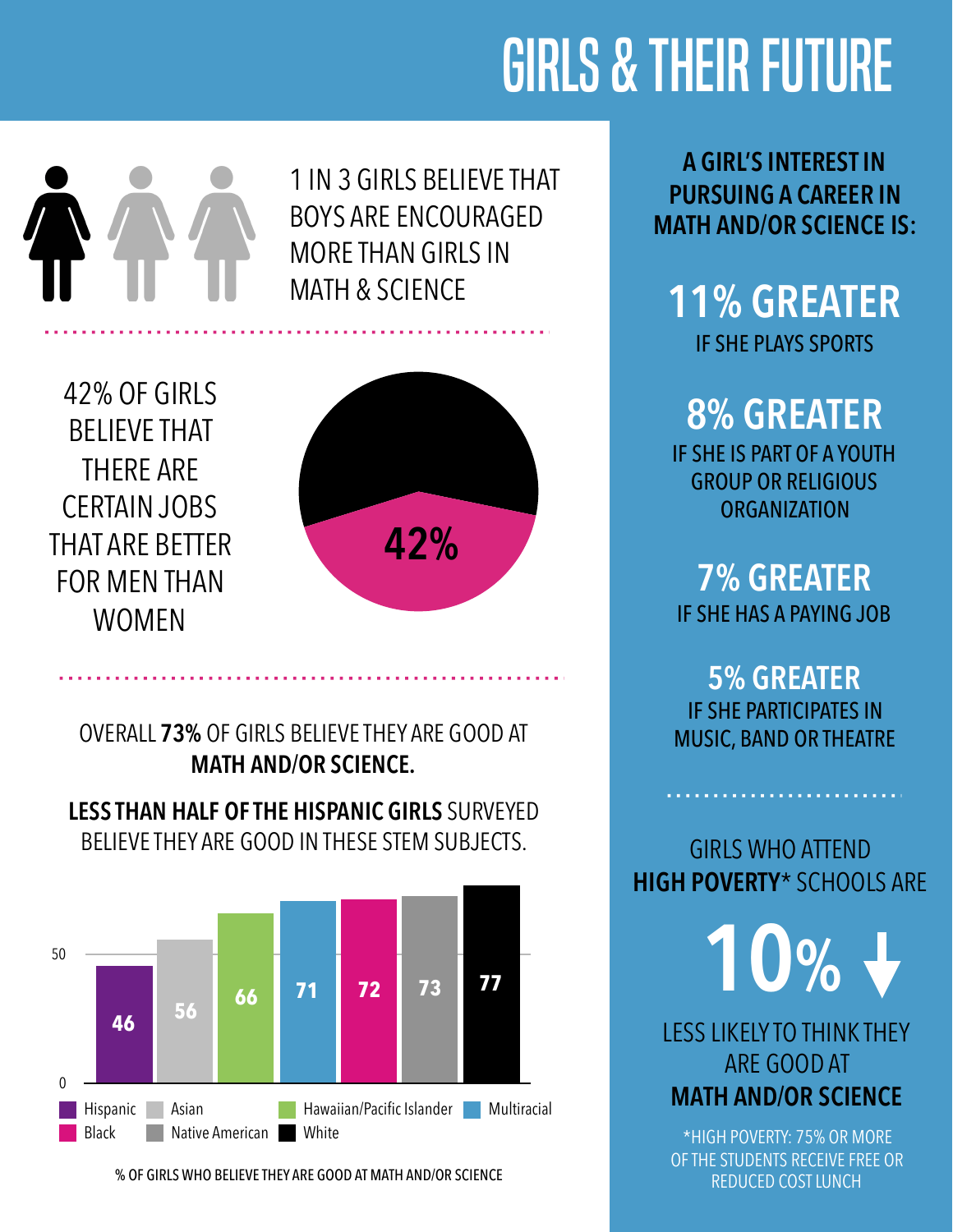# SCHOOL & LEADERSHIP

## Just the facts

GIRLS WHO ARE CONSIDERING A **CAREER** IN MATH AND/OR SCIENCE ARE

**51%**

MORE LIKELY TO HAVE **PARENTS THAT ATTENDED COLLEGE**

**31%**

OF HIGH SCHOOL GIRLS SAY THAT THEY **FEEL PRESSURE FROM THEIR PARENTS TO BE PERFECT** COMPARED TO **15% OF ELEMENTARY SCHOOL GIRLS**

**73%**

OF GIRLS BELIEVE THEY ARE **GOOD AT MATH AND/OR SCIENCE.**  SCHOOL LOCATION: URBAN: 71%; SUBURBAN: 76%; RURAL 75%

**1** IN **3** GIRLS WITH A GRADE POINT AVERAGE **ABOVE 4.0** DO NOT THINK THEY ARE SMART ENOUGH FOR THEIR DREAM CAREER

### **18% FEWER GIRLS ENJOY SCHOOL IN HIGH SCHOOL COMPARED TO ELEMENTARY SCHOOL**



GIRLS WHO **DO NOT LIKE** COMING TO **SCHOOL** ARE

**40%**

**LESS LIKELY** TO REPORT THAT THEY ARE CONSIDERING A CAREER IN A STEM SUBJECT

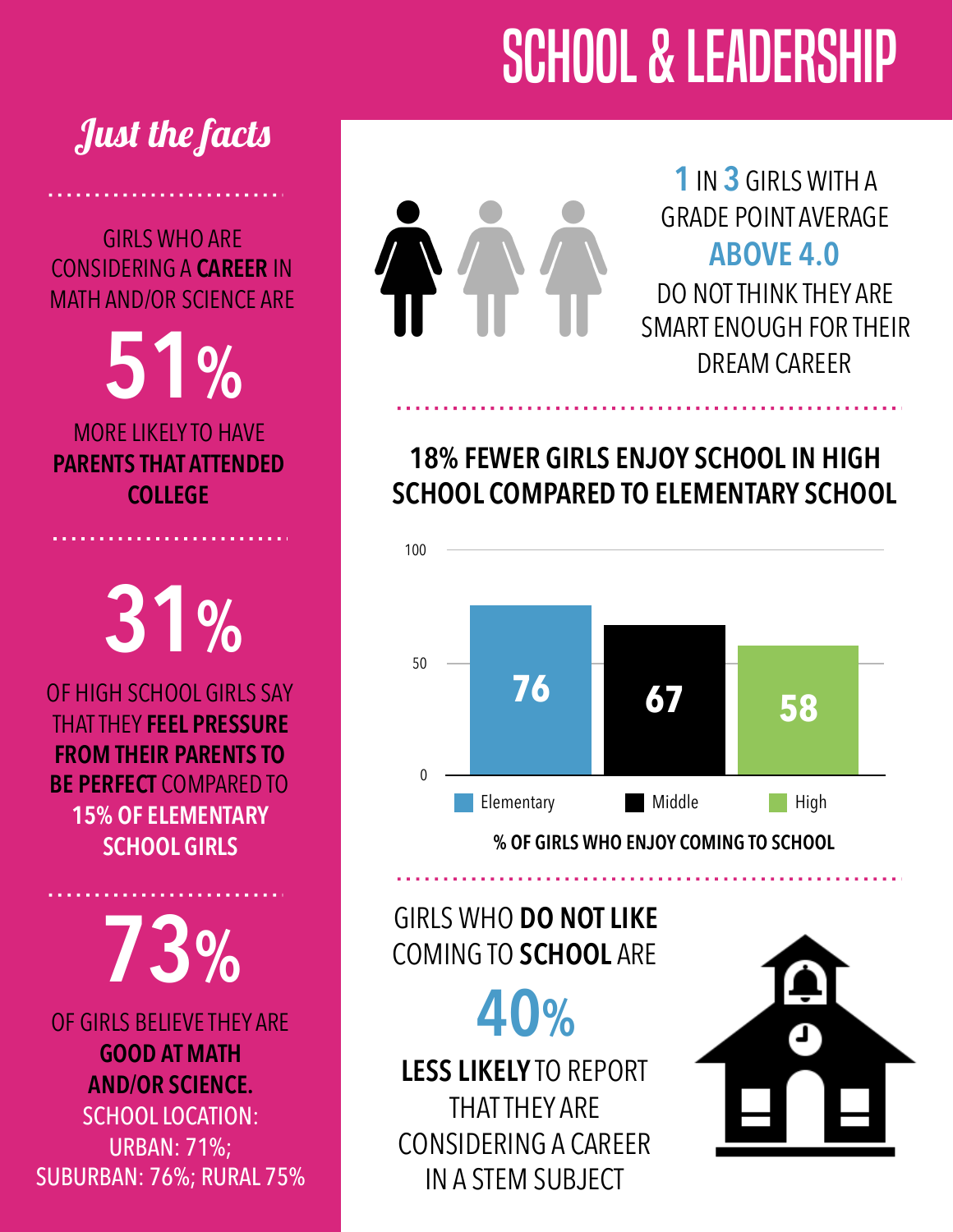## key insights & action items

#### **PARTICIPATION IN EXTRACURRICULAR ACTIVITIES, FORMING EFFECTIVE CONNECTIONS WITH SCHOOL AND LOW-TO-MODERATE USE OF SOCIAL MEDIA HAVE A POSITIVE IMPACT ON GIRLS' ACADEMIC CONFIDENCE.**

Activities that occur outside of the school day can impact the way that a girl connects with school and engages with learning. From sports to robotics clubs to youth groups, when girls experience engagement, success and belonging in one area, there is a transfer of self-efficacy to other domains. Creating opportunities for girls to have meaningful engagement both in and out of school and form effective relationships through teams and clubs can help them develop and build confidence in their academic pursuits.

**IMPLEMENT TARGETED INTERVENTIONS FOCUSED ON BUILDING CONFIDENCE SO THAT GIRLS' CONFIDENCE IN STEM DOES NOT NEGATIVELY IMPACT THEIR INTEREST IN STEM.** Girls lose confidence in themselves and their abilities in STEM subjects throughout middle school. During these years, the percentage of girls who describe themselves as confident drops 26% and by ninth grade 15% fewer girls believe they are good at math and science. Targeted interventions for elementary girls should focus on maintaining their confidence levels. For middle and high school girls, the focus should be on rebuilding and expanding their personal and academic confidence.

#### **DEVELOPING MORE EXPANSIVE VIEWS OF THE ROLES OF WOMEN CAN BENEFIT GIRLS BY ENHANCING THEIR PERCEPTIONS OF THEIR OWN**

**OPPORTUNITIES**. Nearly half of girls surveyed in 'The Girls' Index' believe that there are certain careers that are better for men than women. Traditionally men are more represented in STEM occupations and the perception that these jobs are not for girls may continue to keep girls from entering these arenas. The Girls' Index also examined other stereotypical beliefs (i.e. 'Men are better leaders than women' and 'Guys should be in control in relationships with women') and found that girls who endorsed these ideas were also less likely to be considering a math and/or science occupation. Helping girls critically analyze their beliefs about the various roles of women in the world of work can help them expand their ideas about their own aspirations for their futures.

For additional study outcomes and action items, access the full Girls' Index Report at <http://bit.ly/TheGirlsIndexReport>

OF HIGH SCHOOL GIRLS ARE CONSIDERING A CAREER IN MATH OR SCIENCE, YET ONLY **6.7%** GO ON TO EARN A DEGREE IN A STEM FIELD.\* **50%**

THE MISSING LINK TO GETTING MORE GIRLS IN STEM MAY BE AN **INCREASED FOCUS ON BUILDING OVERALL CONFIDENCE** WHILE EXPANDING ACCESS AND EXPOSURE TO STEM COURSES AND ACTIVITIES.

\*( Microsoft, 2017)